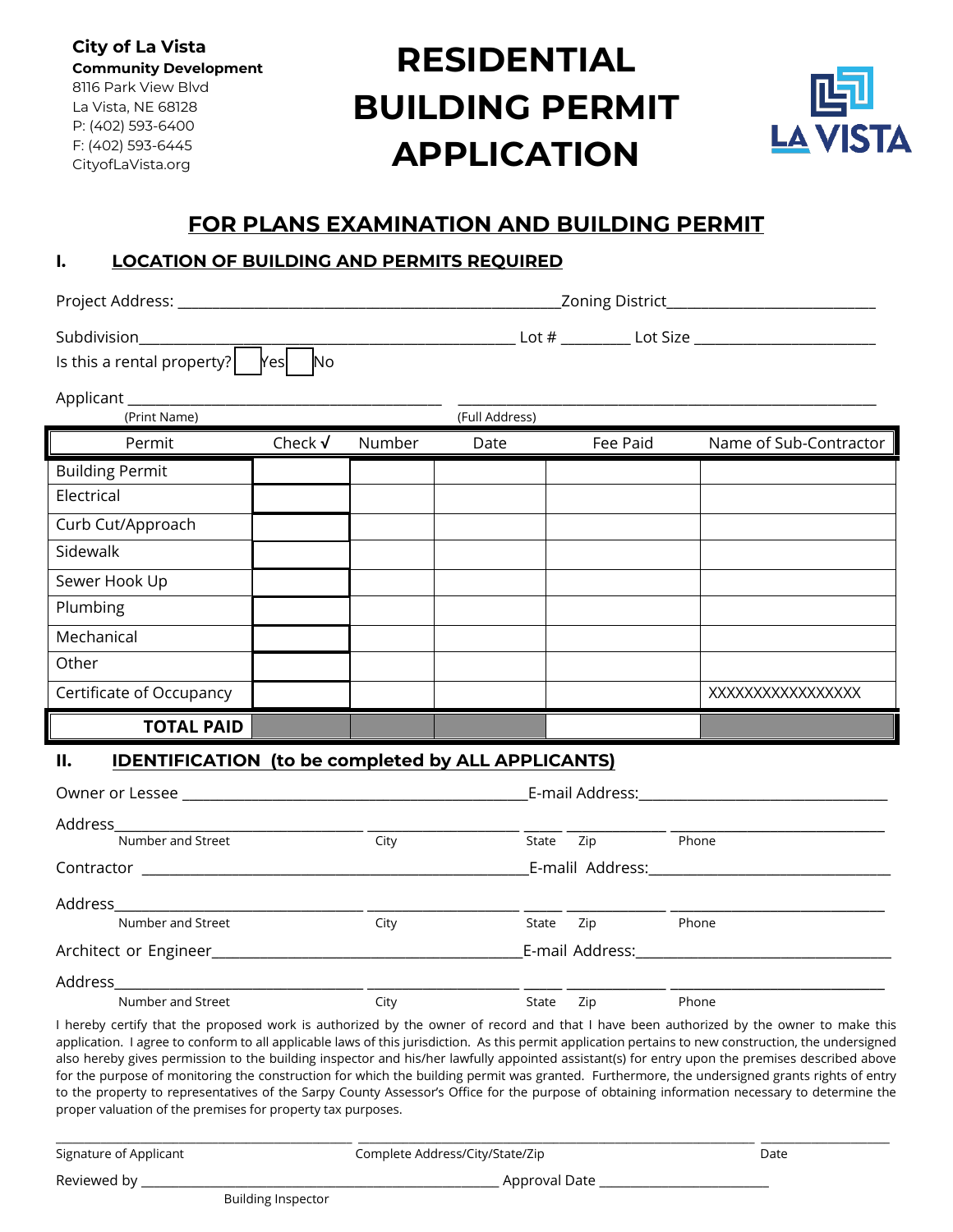### **III. DESCRIPTION**

| A. Type of Improvement                                                      | Size of Structure                                                                                                                                                                                                                                                                                                   |
|-----------------------------------------------------------------------------|---------------------------------------------------------------------------------------------------------------------------------------------------------------------------------------------------------------------------------------------------------------------------------------------------------------------|
| New building<br>1.                                                          | Length __________ Width ________                                                                                                                                                                                                                                                                                    |
| Addition<br>2<br>3.<br>Improvement                                          | Square Footage __________________                                                                                                                                                                                                                                                                                   |
| Repair - Replacement<br>4.                                                  |                                                                                                                                                                                                                                                                                                                     |
|                                                                             |                                                                                                                                                                                                                                                                                                                     |
| <b>B.</b> Ownership                                                         |                                                                                                                                                                                                                                                                                                                     |
| 5.<br>Private (Individual, Corporation, Non-Profit Institution, Etc.)       |                                                                                                                                                                                                                                                                                                                     |
| Public (Federal, State, Local or Other Political Subdivisions)<br>6.        |                                                                                                                                                                                                                                                                                                                     |
| C. Cost                                                                     |                                                                                                                                                                                                                                                                                                                     |
| 7. Your Cost of Material for Construction*                                  | \$                                                                                                                                                                                                                                                                                                                  |
|                                                                             | *(If not provided the cost will be figured by the City using the National Building Standards Valuation Data Sheet 4-98)                                                                                                                                                                                             |
| To Be Installed (but Not included in the above cost):                       |                                                                                                                                                                                                                                                                                                                     |
| a. Electrical - without labor                                               | $\frac{1}{2}$ $\frac{1}{2}$ $\frac{1}{2}$ $\frac{1}{2}$ $\frac{1}{2}$ $\frac{1}{2}$ $\frac{1}{2}$ $\frac{1}{2}$ $\frac{1}{2}$ $\frac{1}{2}$ $\frac{1}{2}$ $\frac{1}{2}$ $\frac{1}{2}$ $\frac{1}{2}$ $\frac{1}{2}$ $\frac{1}{2}$ $\frac{1}{2}$ $\frac{1}{2}$ $\frac{1}{2}$ $\frac{1}{2}$ $\frac{1}{2}$ $\frac{1}{2}$ |
| b. Plumbing - without labor                                                 |                                                                                                                                                                                                                                                                                                                     |
| c. Mechanical-without labor                                                 | \$                                                                                                                                                                                                                                                                                                                  |
|                                                                             | <u> 1989 - Johann John Hermann, martin f</u>                                                                                                                                                                                                                                                                        |
| 8. TOTAL COST OF IMPROVEMENT                                                | \$                                                                                                                                                                                                                                                                                                                  |
| D. Proposed Use (If this is an Addition, Enter Proposed Use in D-14, Other) |                                                                                                                                                                                                                                                                                                                     |
| 9.<br>One Family                                                            |                                                                                                                                                                                                                                                                                                                     |
| 10.<br>11                                                                   | Transient Hotel, Motel, or Dormitory Enter # of Units _                                                                                                                                                                                                                                                             |

12. **\_\_\_\_\_\_\_\_\_\_\_\_\_\_** Garage

13. **\_\_\_\_\_\_\_\_\_\_\_\_\_\_** Carport

14. **Quartes Concinent** Other, specify: (Family Room, Bedroom, Basement, Etc.)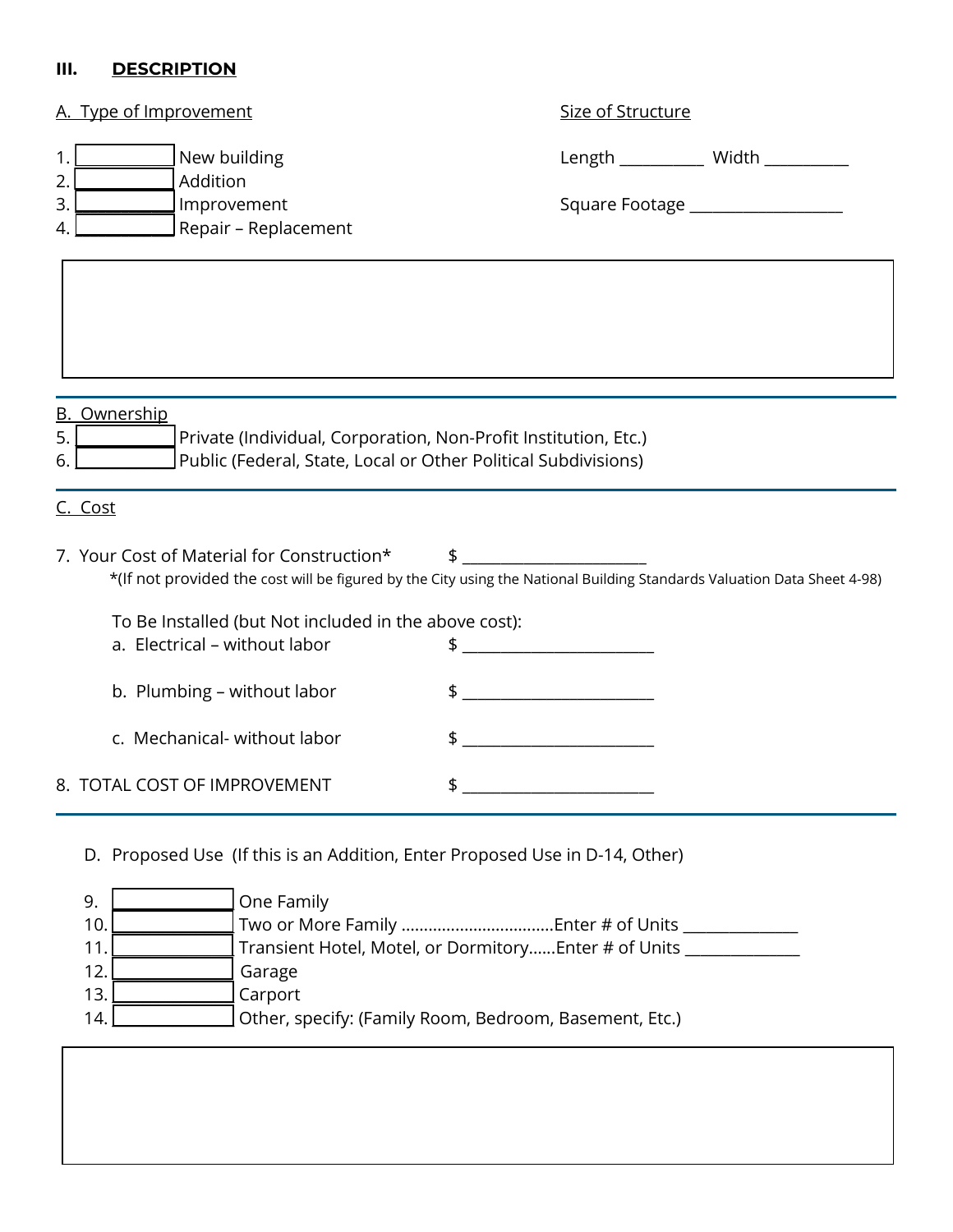# **IV. SELECTED CHARACTERISTICS OF BUILDING**

*For New Buildings and Additions, complete items E-K below*:

| <b>E.</b> Principal Type of Frame<br>Masonry (Load Bearing)<br>Wood Frame<br><b>Structural Steel</b><br><b>Reinforced Concrete</b><br>Other, specify________________ | F.<br><b>Principal Type of Heating</b><br>Gas<br>Oil<br>Electricity<br>Coal<br>Other, specify_ |  |  |  |
|----------------------------------------------------------------------------------------------------------------------------------------------------------------------|------------------------------------------------------------------------------------------------|--|--|--|
|                                                                                                                                                                      |                                                                                                |  |  |  |
| G. Type of Sewage Disposal                                                                                                                                           | H. Type of Water Supply                                                                        |  |  |  |
| Public or Private Company                                                                                                                                            | Public or Private Company                                                                      |  |  |  |
| Private (Septic Tank, etc.)                                                                                                                                          | Private (Well, cistern)                                                                        |  |  |  |
|                                                                                                                                                                      |                                                                                                |  |  |  |
| <b>Type of Mechanical</b>                                                                                                                                            |                                                                                                |  |  |  |
| Will there be Air-conditioning?<br>Yes<br><b>No</b><br>Will there be an Elevator?<br>Yes<br><b>No</b>                                                                |                                                                                                |  |  |  |
| Number of Off-Street Parking Spaces<br>$\cdot$                                                                                                                       |                                                                                                |  |  |  |
| Enclosed<br>Outdoors                                                                                                                                                 |                                                                                                |  |  |  |
| K. Residential Buildings Only:                                                                                                                                       |                                                                                                |  |  |  |
| # of Bedrooms :____________<br># of Bathrooms: ______Full ______Three Quarters<br>______Half ________Basement Rough In                                               |                                                                                                |  |  |  |
| PLAN REVIEW RECORD (For Building Inspector's Use Only)<br>V.                                                                                                         |                                                                                                |  |  |  |

| Plan Review Required | Date Application | Received By | Approval Date |
|----------------------|------------------|-------------|---------------|
|                      | Rec'd            |             |               |
| <b>Building</b>      |                  |             |               |
| Plumbing             |                  |             |               |
| Electrical           |                  |             |               |
| Other                |                  |             |               |